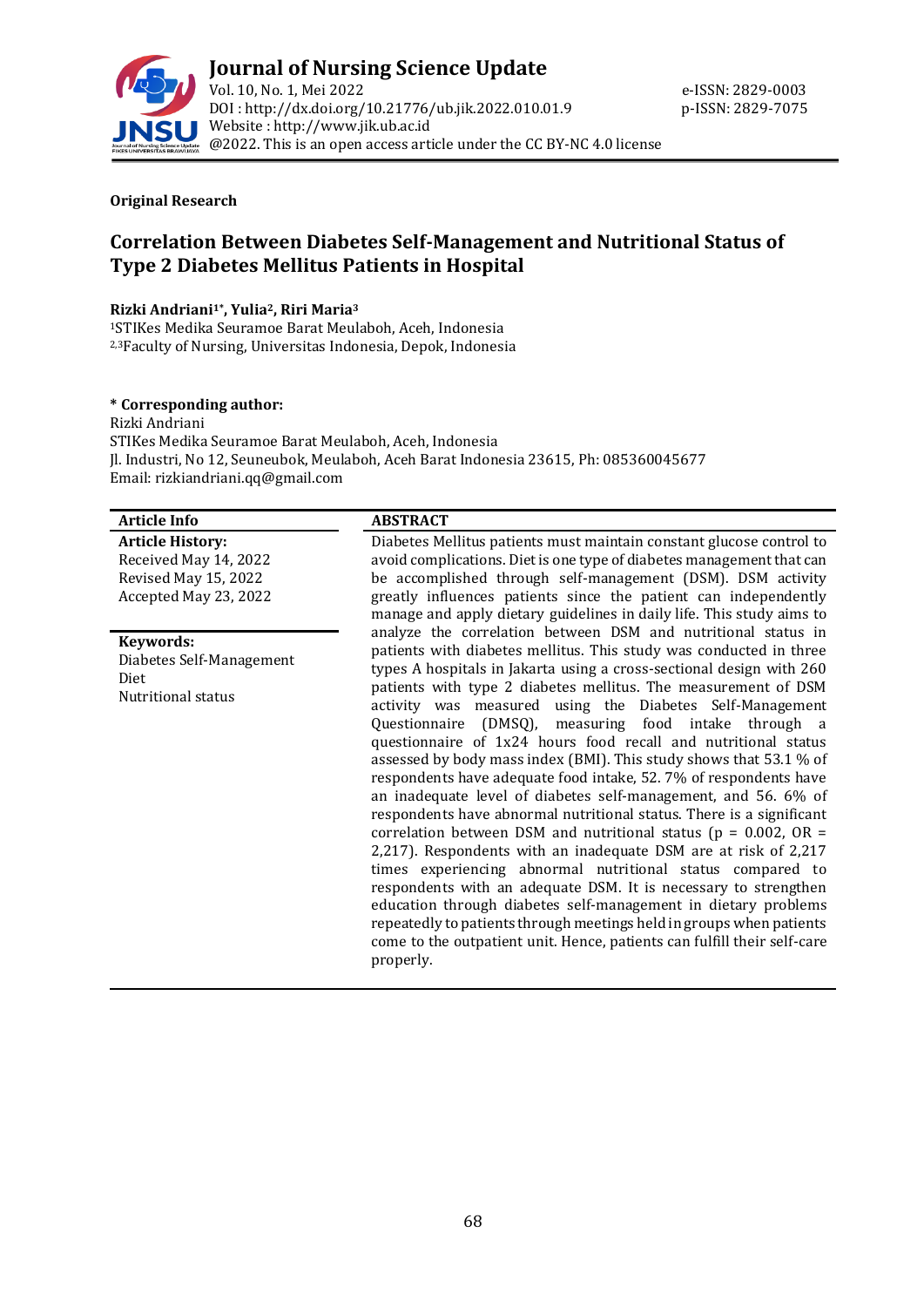

**Journal of Nursing Science Update** Vol. 10, No. 1, Mei 2022 e-ISSN: 2829-0003 DOI : [http://dx.doi.org/10.21776/ub.jik.2022.010.01.9](http://dx.doi.org/10.21776/ub.jik.2022.010.01) p-ISSN: 2829-7075 Website : http:/[/www.jik.ub.ac.id](http://www.jik.ub.ac.id/) @2022. This is an open access article under the CC BY-NC 4.0 license

## **Introduction**

Diabetes mellitus (DM) is a complex chronic disease that requires continuous care and is one of the world's biggest health problems. There are 463 million diabetic patients globally, and it is anticipated that by 2045, that number will have increased by 51% to 700 million (Cho *et al*., 2017). Diabetes Self-Management (DSM) is a critical element in the treatment of diabetes patients, which can facilitate the patient's knowledge, skills, and abilities to prevent further complications so that the quality of life of diabetic patients increases.

Management of Diabetes Mellitus through DSM can be successful depending on the motivation of care and self-awareness in controlling symptoms and avoiding diabetes complications (Wu *et al*., 2018). A systematic review study of 3,421 research articles proves that diabetes self-management effectively supports the success of diabetes management (Heinrich *et al*., 2010). A study conducted in a systematic review and meta-analysis of 184 articles showed that self-management significantly improved diabetes outcomes (Panagioti *et al*., 2014). One of the pillars of DM management that is important to follow in the long term is diet. A study of 185 patients with type 2 diabetes also showed an association between patients following the recommended diet and a decrease in HbA1c levels, and they experienced fewer chronic complications of diabetes (Ouyang *et al*., 2015)

Diabetes self-management allows for dietary control. The study results on 60 respondents showed that there was an effect of DSM on the dietary behavior of DM patients with p = 0.01(Atika *et al*., 2016). The diet application is often an obstacle in diabetes services because patients feel bored having to comply with the recommended diet program for the rest of their lives (Setyorini, 2017). Most of the patients mentioned difficulties in implementing the recommended dietary recommendations in their daily life, a study of 356 types 2 DM patients showed that 41.3% of diabetic patients had nutritional disorders (Ponzo *et al*., 2017).

Patients are often unsure of the type of food they can eat, which leads to inappropriate dietary restrictions resulting in nutritional disturbances. Unimplemented dietary changes can have harmful consequences, one of which is nutritional problems or malnutrition. Malnutrition often occurs in adult and elderly diabetic patients. Therefore, screening is needed for diabetic patients to assess the incidence of malnutrition (Wang & Hu, 2018). The description above shows that selfmanagement, especially related to diet, is essential to be studied more broadly to support nurses get an overview of the correlation between diabetes and nutritional status in diabetic patients.

## **Method**

The study used a cross-sectional design with a consecutive sampling of 260 patients with type 2 diabetes mellitus who visited the endocrine outpatient unit at three type A hospitals in Jakarta. Research data were collected using the diabetes self-management (DSM) questionnaire belonging to Schmitt (Schmitt *et al*., 2013). Respondents also took anthropometric measurements (weight and height) to determine the patient's nutritional status and filled out a 1x24 hours food recall form to determine the respondent's food intake. All respondents agreed to participate, and the data were evaluated descriptively. This study was conducted with the agreement of the Faculty of Nursing's Research Ethics Committee, Universitas Indonesia No.190/UN2.F12.D/KHP.02.04/2018.Further more, the correlation between the two variables was analyzed using the chi-square test with a 95% CI.

## **Results and Discussion**

The demographic characteristics of the respondents consist of some aspects such as age, gender, food intake, type of antidiabetic medication, diabetes selfmanagement, and nutritional status.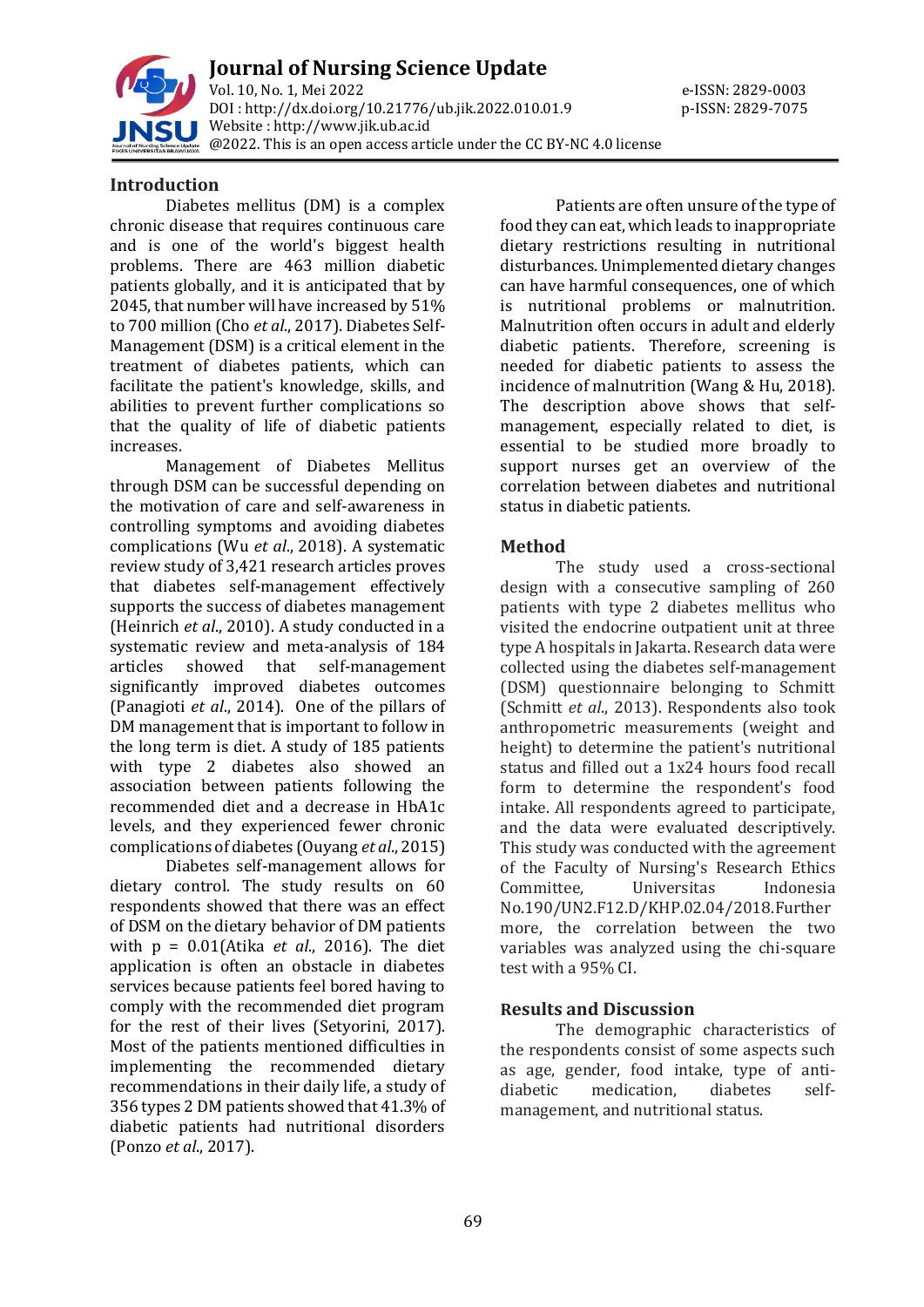

# **Journal of Nursing Science Update**

Vol. 10, No. 1, Mei 2022 e-ISSN: 2829-0003 DOI : [http://dx.doi.org/10.21776/ub.jik.2022.010.01.9](http://dx.doi.org/10.21776/ub.jik.2022.010.01) p-ISSN: 2829-7075 Website : http:/[/www.jik.ub.ac.id](http://www.jik.ub.ac.id/) @2022. This is an open access article under the CC BY-NC 4.0 license

| Table 1. Characteristics of Respondents (n=260) |     |      |  |
|-------------------------------------------------|-----|------|--|
| <b>Characteristics</b>                          | n   | $\%$ |  |
| Age (years)                                     |     |      |  |
| < 60                                            | 126 | 48.5 |  |
| >60                                             | 134 | 51.5 |  |
| <b>Sex</b>                                      |     |      |  |
| Female                                          | 136 | 52.3 |  |
| Male                                            | 124 | 47.7 |  |
| <b>Food Intake</b>                              |     |      |  |
| Adequat                                         | 138 | 53.1 |  |
| Inadequat                                       | 122 | 46.9 |  |
| <b>Anti-Diabetic Drugs</b>                      |     |      |  |
| OADs and Insulin Combination                    | 27  | 10.4 |  |
| 0AD <sub>s</sub>                                | 152 | 58.5 |  |
| Insulin                                         | 81  | 31.1 |  |

|  | Table 2. Descriptive Statistics of Diabetes Self-Management and Nutritional Status |  |
|--|------------------------------------------------------------------------------------|--|
|  |                                                                                    |  |

| Item                            | n   | $\frac{0}{0}$ |  |  |  |
|---------------------------------|-----|---------------|--|--|--|
| <b>Diabetes Self Management</b> |     |               |  |  |  |
| Adequate                        | 123 | 47.3          |  |  |  |
| Inadequate                      | 137 | 52.7          |  |  |  |
| <b>Nutritional Status</b>       |     |               |  |  |  |
| Normal                          | 113 | 43.4          |  |  |  |
| Abnormal                        | 147 | 56.6          |  |  |  |

#### **Table 3. Correlation Between Diabetes Self-Management and Nutritional Status**

| <b>Diabetes Self</b> | <b>Nutritional Status</b> |               |          |      | 0R                | p value  |  |
|----------------------|---------------------------|---------------|----------|------|-------------------|----------|--|
| <b>Management</b>    | Abnormal<br>Normal        |               | (95% CI) |      |                   |          |  |
|                      |                           | $\frac{0}{0}$ |          | $\%$ |                   |          |  |
| Inadequate           | 90                        | 65.7          | 47       | 34.3 | 2.217             | $0.002*$ |  |
| Adequate             | 57                        | 46.3          | 66       | 53.7 | $(1.345 - 3.656)$ |          |  |

Table 1 shows the characteristics of the respondents in this study, which consist of 136 female respondents and 124 male respondents. A total of 134 (51.5%) respondents are in the age group >60 years and 152 (58.5%) respondents use oral forms of anti-diabetic drugs. Based on food intake, it is seen that 138 (53.1%) respondents have adequate food intake according to calorie needs. Table 2 shows that most respondents have an inadequate level of diabetes selfmanagement which is 52.7% (137), and 56.6% of respondents have abnormal nutritional status based on BMI (body mass index) measurements.

70

The analysis results of the chi square (Table 3) shows that there is a correlation between diabetes self-management and nutritional status (p value 0.002, α: 0.05). Based on the OR value, it can be concluded that respondents who have inadequate diabetes self-management have a 2,217 times risk of experiencing abnormal nutritional status compared to respondents who have adequate diabetes self-management (95% CI: 1.345; 3.656).

The results shows that 51.5% of respondents are >60 years old. Prevalence of type 2 diabetes mellitus was strongly related to age because about 50% of patients with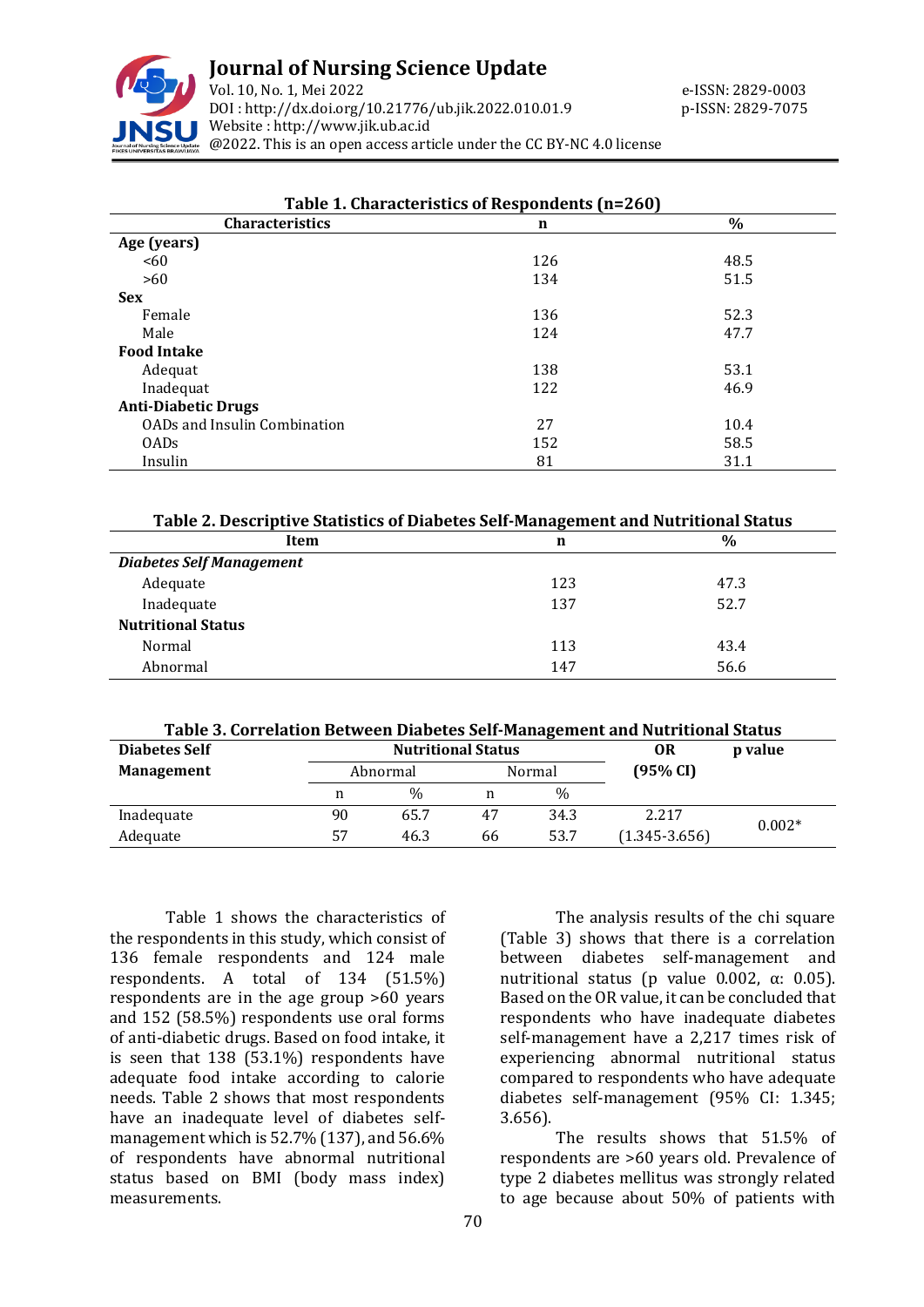

type 2 diabetes mellitus were >60 years old. This is supported by research in Iran which stated that age > 55 years was five times more likely to suffer from DM than the age group 25- 35 years (Veghari *et al*., 2010). This shows that the incidence of diabetes is due to the aging process. The aging process affects the compensatory ability of β pancreatic cell function and insulin resistance and is supported by a decrease in mitochondrial function that affects insulin resistance (Bilous & Donelly, 2014).

This study shows that the number of female respondents is 52.3%. The results of this study are supported by research which states that there are 69% of diabetic respondents who are female in a study(Wattanakul, 2012). In women, there are obesity and hormonal factors in which a decrease in the estrogen hormone and an increase in the hormone androgen causes an increase in insulin resistance and increases glucose levels (Boucher *et al*., 2014).

In this study, it is also shown that 58.5% of respondents uses oral OAD. (ADA)(American Diabetes Association, 2018) stated that administering OAD or oral antidiabetic drugs and insulin was one of the methods used to maintain blood sugar levels in normal conditions and prevent and minimize complications due to diabetes. The results of a meta-analysis of a randomized control trial of 1,632 research articles and 18,599 samples proved that the use of oral OAD significantly lowers the risk of hypoglycemia than the use of insulin (Erpeldinger *et al*., 2016).

The results of this study show that only 53.1% of respondents have adequate food intake. This result is obtained from the 1x24 hour food recall model which is contain types, quantities and ingredients of food in household size and the data are processed using Nutrisurvey computer software. Respondentthis study follow the standards recommended by the Indonesian Society of Endocrinology (Perkumpulan Endokrinologi Indonesia (PERKENI), 2015) with maintain the amount of daily energy intake according to the minimum intake limit by reducing the consumption of high-calorie foods such as

sweet and fatty foods and adding low-calorie foods such as vegetables, fruit, mushrooms and others. Even though DM patients already know the dietary recommendations, many of them do not comply it. Hence, diet foods are considered likely to be unpleasant with the result that they only eat according to their willingness, especially when they have not shown serious symptoms. Therefore, more than 50% of patients do not follow the recommendations (Waspadji, 2018).

Nutritional status of some respondents (56.5%) in this study is not normal. Nutritional status is a picture of the balance between the need for macro and micro nutrients for the maintenance of life and intake from food or dietary habbit. Lack of food intake can lead to influence nutritional status, cause the body susceptible to disease infection and even aggravate the condition of infectious disease, and vice versa. Although nutritional status is influenced by food intake, it is necessary to pay attention the other factors that also influencing like as attitudes and beliefs (Ali *et al*., 2016)

Nutritional status are categorized into normal and abnormal nutritional status. Abnormal nutritional status or malnutrition causes a person to be susceptible to infectious diseases20. In this study, it was seen that 50.8% have nutritional status more than normal with BMI  $> 25.0 \text{ kg/m}^2$ . This result is the same as the study Zhou *et al*., (2016) which stated that DM patients with BMI >25.0 was more common than DM patients who had BMI  $<$ 18.5 kg /m<sup>2</sup> or BMI 18.5-25.0 kg/m<sup>2</sup>.

5.8% of respondents have nutritional status less than normal with BMI <18.5 kg/m<sup>2</sup> or called undernutrition. These conditions are usually small in number, unrecognized and untreated. Undernutrition conditions can occur due to disturbances in food intake or increased metabolism followed by an increase in basal energy requirements or disturbances in the process of assimilation of nutrients with the result that there is a disturbance in the balance between nutrient intake and energy requirements, and it is followed by a decrease in organ mass. This condition can change the response of the pancreas, adipocytokines and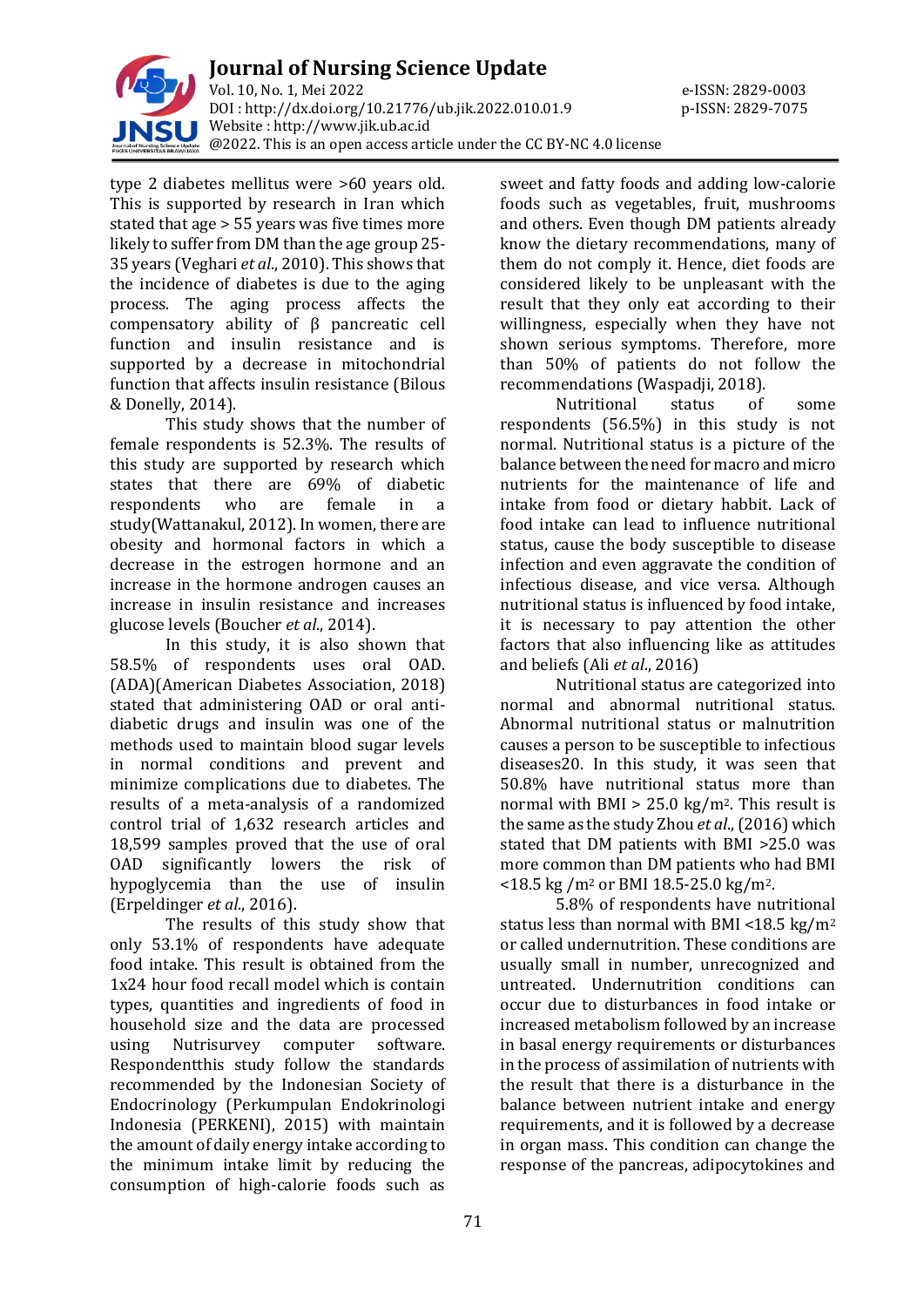

cytokines, thereby affecting the severity of the disease in diabetic patients (Sami *et al*., 2017).

The results of this study showed that most (52.7%) respondents from the total sample had inadequate diabetes selfmanagement. Diabetes self-management is a complex activity in controlling diabetes mellitus and requires continuous care and good self-management to prevent acute complications and reduce long-term complications. Diabetes mellitus requires lifelong care, but 50-80% of patients with diabetes do not have enough skills and knowledge for self-care. Therefore, an effective diabetes self-management is needed because it can improve the patient's physiology such as weight, blood pressure, and lipid profile (Goldenberg & Punthakee, 2013). The number of respondents who show inadequate diabetes self-management shows that respondents are still not optimally able to take care of themselves, especially diet problems, which causes abnormal nutritional status.

The results of statistical tests showed that there was a significant correlation between diabetes self-management and nutritional status in diabetic patients with p value 0.002,  $\alpha$  0.05. From 147 respondents who had abnormal nutritional status, 65.7% of respondents experienced inadequate diabetes self-management. Respondents with inadequate diabetes self-management are at risk of 2,217 times experiencing abnormal nutritional status compared to those with adequate diabetes self-management. In line with this study, the research result who conducted a study of 76 DMT2 patients divided into intervention and control groups and followed for 3 months showed that diabetes self-management had a significant correlation with changes in nutritional status (Yuan *et al*., 2014).

Patient self-management plays an important role in diabetes management which includes diet control, physical exercise, medication management, blood glucose control and health checks. Behavioral changes can control the condition of the disease with result that they can survive longer, and the quality of life is getting better and negative

impacts are avoided, one of which is nutritional disorders (Tahmasebi *et al*., 2015).

The application of diabetes selfmanagement in the patient's life is needed because only the patient knows best about himself and the situation. If the patient is actively carrying out the program that is designed and runs it according to what has been planned and does not only follow the recommendations of health workers, the diabetes outcome, one of which is nutritional status, will be achieved.

In this study, respondents generally indicated that they knew about diabetes management because when filling out the questionnaire, respondents seemed to understand several terms in diabetes management related to diet and knew important points in diabetes management. However, crowded examination conditions in outpatient units make communication between patients and health workers limited. Even though the respondents already know about their diabetes self-care management, the diabetes management strengthening that is lack of optimal by related health workers cause the respondents experience inadequacy in undergoing diabetes self-management.

Communication between patients and health workers greatly affects type 2 DM patients in self-management (Tahmasebi *et al*., 2015). It takes the role of medical personnel, especially nurses to strengthen communication and education related to selfmanagement in diet problems repeatedly to patients through meetings held in groups when patients come to the outpatient unit so that patients can manage their illness well.

# **Conclusion**

Based on the study results, it can be concluded that there is a correlation between diabetes self-management and nutritional status. Respondents who have inadequate diabetes self-management are at risk of 2,217 times experiencing abnormal dietary quality compared to those who have adequate diabetes self-management.

The results of this study can be used as a basis for further research related to diabetes self-management and the nutritional status of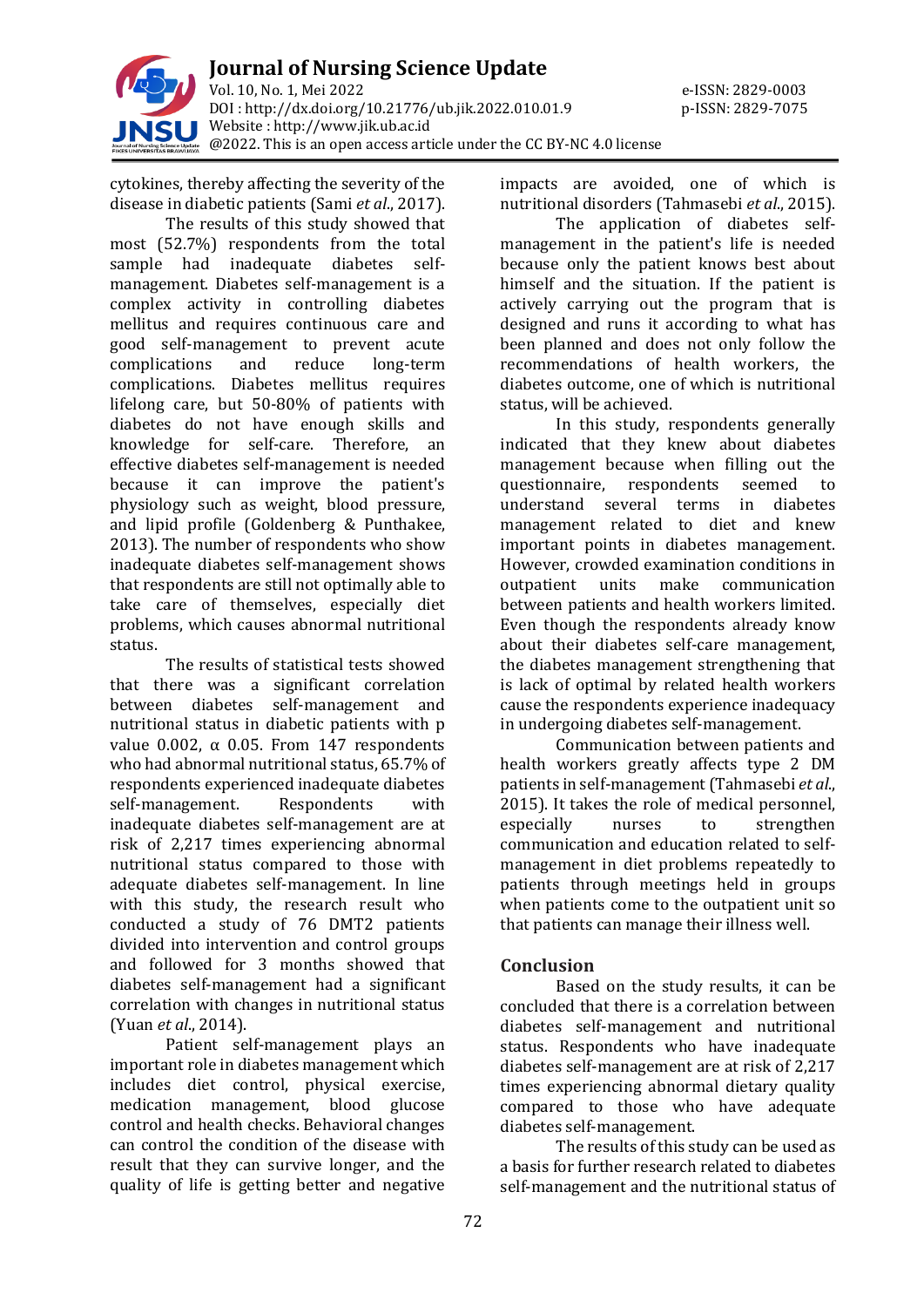

**Journal of Nursing Science Update** Vol. 10, No. 1, Mei 2022 e-ISSN: 2829-0003 DOI : [http://dx.doi.org/10.21776/ub.jik.2022.010.01.9](http://dx.doi.org/10.21776/ub.jik.2022.010.01) p-ISSN: 2829-7075 Website : http:/[/www.jik.ub.ac.id](http://www.jik.ub.ac.id/) @2022. This is an open access article under the CC BY-NC 4.0 license

diabetic patients. Problems that can be developed in different research are determining what media can be used to strengthen self-management, especially for diet in diabetic patients.

# **Acknowledgement**

The authors are grateful to LPDP (Indonesia Endowment Fund for Education) and the Faculty of Nursing, Universitas Indonesia for their support and encouragement.

# **Conflict of Interest**

The authors declared that there were no potential conflicts of interest

# **References**

- Ali, A. F. M., Muis, S. F., & Suhartono, S. (2016). Correlation between Food Intake and Health Status with the Nutritional Status of School Children Age 9-11 in Semarang City. *Biosaintifika: Journal of Biology & Biology Education*, *8*(3), 249. https://doi.org/10.15294/biosaintifika. v8i3.6488.
- American Diabetes Association. (2018). Updates to the Standards of Medical Care in Diabetes-2018. *Diabetes Care*, *41*(9), 2045–2047. https://doi.org/10.2337/dc18-su09.
- Atika, S., Mudatsir, & Mutiawati, E. (2016). Self Management Dengan Prilaku Diet Penderita Diabetes Mellitus Di Puskesmas. *Jurnal Ilmu Keperawatan*, *4*(2), 87–96. http://jurnal.unsyiah.ac.id/JIK/article/ view/5290.
- Bilous, R., & Donelly, R. (2014). *Buku Pegangan Diabetes* (E. K. Yudha & B. Bariid (eds.); 4th ed.). Bumi Medika.
- Boucher, J., Kleinridders, A., & Ronald Kahn, C. (2014). Insulin receptor signaling in normal and insulin-resistant states. *Cold Spring Harbor Perspectives in Biology*, *6*(1).

https://doi.org/10.1101/cshperspect.a 009191.

Cho, N. H., Kirigia, J., Mbanya, J. C., Ogurstova, K., Guariguata, L., Rathmann, W., Roglic, G., Forouhi, N., Dajani, R., Esteghamati,

A., Boyko, E., Hambleton, I., Neto, O. L. de M., Montoya, P. A., Joshi, S., Chan, J., Shaw, J., Samuels, T. A., Pavkov, M., … Editorial. (2017). IDF Diabetes Atlas: Eighth edition 2017. In *International Diabetes Federation*. https://diabetesatlas.org/upload/reso urces/previous/files/8/IDF\_DA\_8e-ENfinal.pdf.

Erpeldinger, S., Rehman, M. B., Berkhout, C., Pigache, C., Zerbib, Y., Regnault, F., Guérin, E., Supper, I., Cornu, C., Kassaï, B., Gueyffier, F., & Boussageon, R. (2016). Efficacy and safety of insulin in type 2 diabetes: Meta-analysis of randomised controlled trials. *BMC Endocrine Disorders*, *16*(1), 1–15. https://doi.org/10.1186/s12902-016- 0120-z.

- Goldenberg, R., & Punthakee, Z. (2013). Definition, Classification and Diagnosis of Diabetes, Prediabetes and Metabolic Syndrome. *Canadian Journal of Diabetes*, 37(SUPPL.1), 8-11. https://doi.org/10.1016/j.jcjd.2013.01. 011.
- Heinrich, E., Schaper, N. C., & De Vries, N. K. (2010). Self-management interventions for type 2 diabetes: A systematic review. In *European Diabetes Nursing* (Vol. 7, Issue 2, pp. 71–76). https://doi.org/10.1002/edn.160.
- Ouyang, C.-M., Dwyer, J. T., Jacques, P. F., Chuang, L.-M., Haas MS, C. F., & Weinger, K. (2015). Diabetes self-care behaviours and clinical outcomes among Taiwanese patients with type 2 diabetes. *Asia Pac J Clin Nutr*, *24*(3), 438–443. https://doi.org/10.6133/apjcn.2015.24 .3.03.
- Panagioti, M., Richardson, G., Small, N., Murray, E., Rogers, A., Kennedy, A., Newman, S., & Bower, P. (2014). Self-management support interventions to reduce health care utilisation without compromising outcomes: A systematic review and meta-analysis. *BMC Health Services Research*, *14*(1), 1–14. https://doi.org/10.1186/1472-6963- 14-356.

Perkumpulan Endokrinologi Indonesia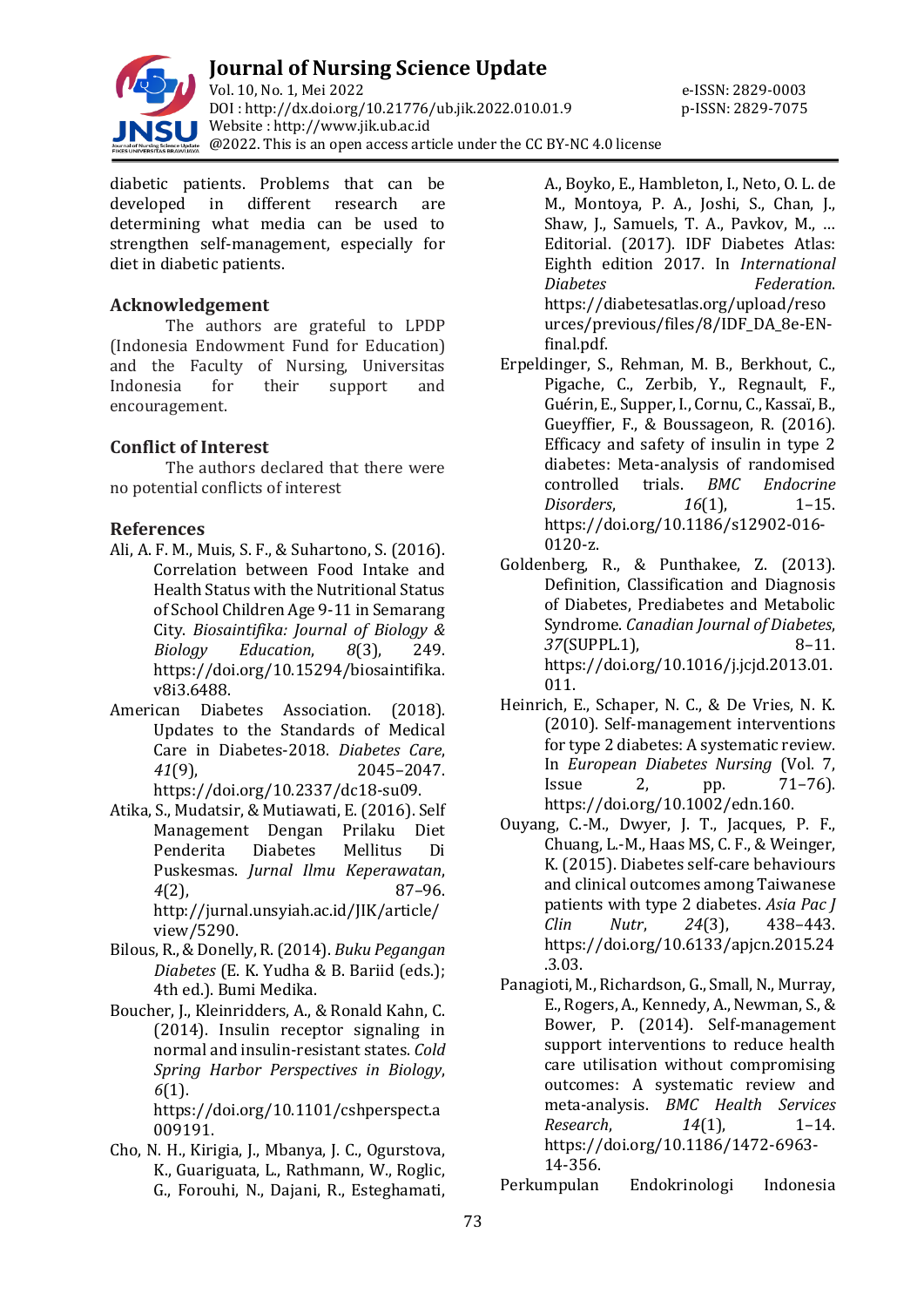

(PERKENI). (2015). *Konsensus pengelolaan dan pencegahan diabetes melitus tipe 2 di Indonesia 2015*. Pengurus Besar Perkeni.

- Ponzo, V., Rosato, R., Tarsia, E., Goitre, I., De Michieli, F., Fadda, M., Monge, T., Pezzana, A., Broglio, F., & Bo, S. (2017). Self-reported adherence to diet and preferences towards type of meal plan in patient with type 2 diabetes mellitus. A cross-sectional study. *Nutrition, Metabolism and Cardiovascular Diseases*, *27*(7), 642–650. https://doi.org/10.1016/j.numecd.201 7.05.007.
- Sami, W., Ansari, T., Butt, N. S., & Hamid, M. R. A. (2017). Effect of diet on type 2 diabetes mellitus: A review. *International Journal of Health Sciences*, *11*(2), 65–71. https://www.ncbi.nlm.nih.gov/pmc/art icles/PMC5426415/.
- Schmitt, A., Gahr, A., Hermanns, N., Kulzer, B., Huber, J., & Haak, T. (2013). The Diabetes Self-Management Questionnaire (DSMQ): Development and evaluation of an instrument to assess diabetes self-care activities associated with glycaemic control. *Health and Quality of Life Outcomes*, *11*(1), 1. https://doi.org/10.1186/1477-7525- 11-138.
- Setyorini, A. (2017). Stres dan Koping pada Pasien Dengan DM Tipe 2 dalam Pelaksanaan Manajemen Diet di Wilayah Puskesmas Banguntapan II Kabupaten Bantul. *Health Sciences and Pharmacy Journal*, *1*(1), 1. https://journal.stikessuryaglobal.ac.id/ index.php/hspj/article/view/3.
- Tahmasebi, R., Noroozi, A., & Tavafian, S. S. (2015). Determinants of selfmanagement among diabetic patients: A path analysis. *Asia-Pacific Journal of Public Health*, *27*(2), NP524–NP534. https://doi.org/10.1177/10105395134 75652.
- Veghari, G., Sedaghat, M., Joshaghani, H., Hoseini, S. A., Niknezad, F., Angizeh, A., Tazik, E., & Moharloei, P. (2010).

Association between sociodemographic factors and diabetes mellitus in the north of Iran: A population-based study. *International Journal of Diabetes Mellitus*, *2*(3), 154– 157.

https://doi.org/10.1016/j.ijdm.2010.0 9.001.

- Wang, D. D., & Hu, F. B. (2018). Precision nutrition for prevention and management of type 2 diabetes. In *The Lancet Diabetes and Endocrinology* (Vol. 6, Issue 5, pp. 416–426). Elsevier Ltd. https://doi.org/10.1016/S2213- 8587(18)30037-8.
- Waspadji, S. (2018). *Mekanisme Dasar dan Pengelolaan yang Rasional -- Diabetes Melitus, Penyakit Kronik dan Pencegahannya*. Penatalaksanaan Diabetes Melitus Terpadu; Balai Penerbit FK UI.
- Wattanakul, B. (2012). Factors Influencing Diabetes Self-Management Behaviors among Patients with T2DM in Rural Thailand [University of Illinois]. In *University of Illinois – Chicago*. https://indigo.uic.edu/articles/thesis/ Factors Influencing Diabetes Self-Management Behaviors among Patient s\_with\_T2DM\_in\_Rural\_Thailand/1094 1740.
- Wu, H., Yang, S., Huang, Z., He, J., & Wang, X. (2018). Type 2 diabetes mellitus prediction model based on data mining. *Informatics in Medicine Unlocked*, *10*(December 2017), 100–107. https://doi.org/10.1016/j.imu.2017.12. 006.
- Yuan, C., Lai, C. W. K., Chan, L. W. C., Chow, M., Law, H. K. W., & Ying, M. (2014). The effect of diabetes self-management education on body weight, glycemic control, and other metabolic markers in patients with type 2 diabetes mellitus. *Journal of Diabetes Research*, *2014*. https://doi.org/10.1155/2014/789761
- . Zhou, X., Ji, L., Ran, X., Su, B., Ji, Q., Pan, C., Weng, J., Ma, C., Hao, C., Zhang, D., Hu, D., CCMR Advisory Board, & CCMR-3B Study Investigators (2016). Prevalence of